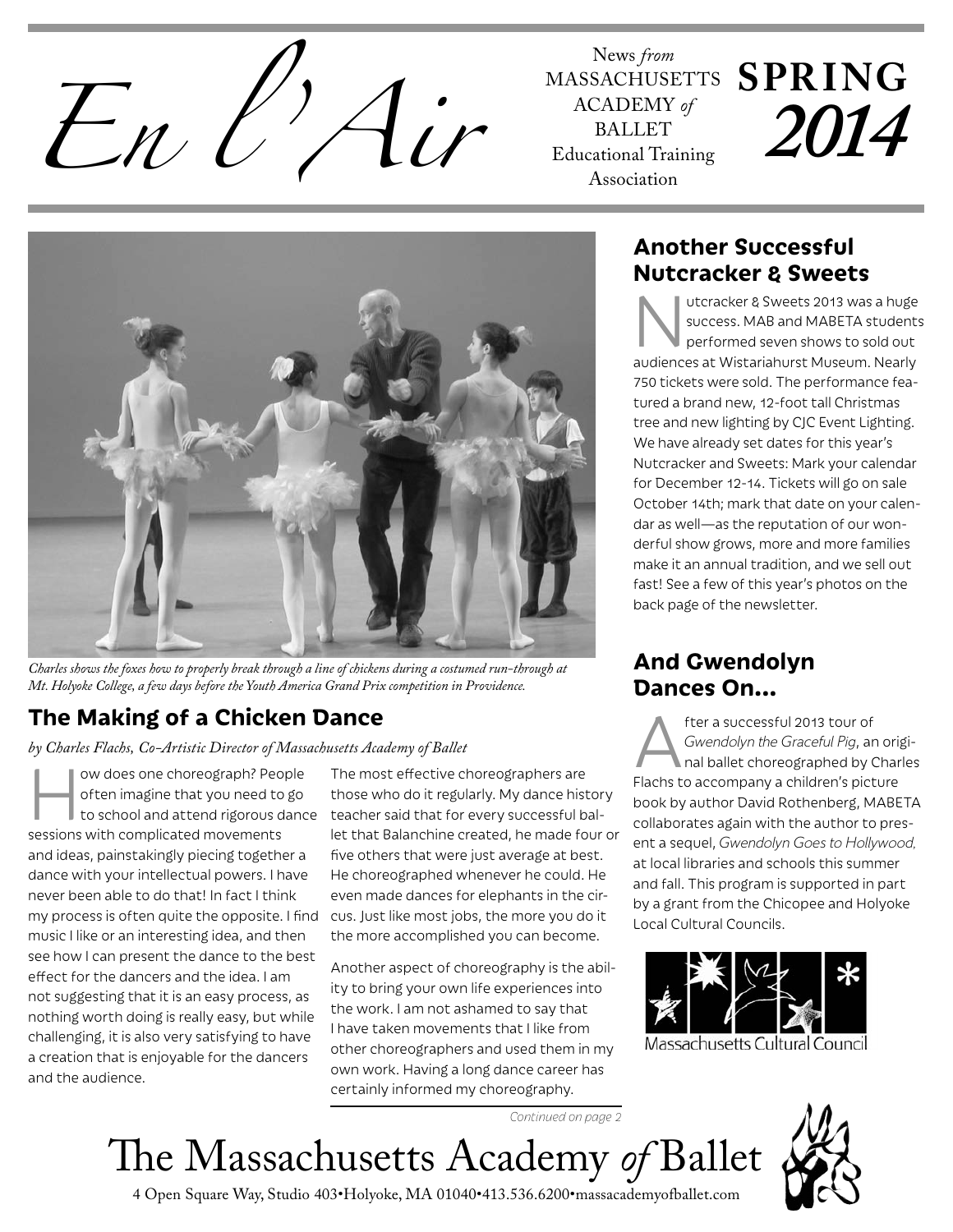# *En L'Air*

Generally there is nothing new under that sun, only different variations of the same thing and if I am going to steal, I will do it from the best! A choreographer's own experiences are what bring the individual flavor to their work. That is why it is fun to watch certain artists who can craft dance



*Warm-up class in Providence*

in many different ways but still leave their own stamp on the work. A favorite choreographer of mine is Paul Taylor—his choreography has an extremely eclectic range, from the whimsical to the very serious. He is also a writer and painter as well as a dance maker. I think he is a genius and his life has certainly informed his artistry.

There is also always a little experimentation in making dances, as it is important to use the skills of the dancers you have and not get lost in the technical aspect of the art form. After all, there are no codified steps in ballet that are related to chickens so we have to make them up. The "Chicken Dance" began with an interest in Glenn Miller's big band piece "In the Mood." The piece is very well known to those of us at a certain age, but I found a rendition in which chickens' voices filled in the instrumental lines. I began to think that it could be a fun piece for the younger kids, but I needed to try and work some meaning into a short two minute and thirty seconds' worth of music. Having raised chickens where I grew up, I knew first hand of the relationship between chickens and foxes, and wondered what it would be like if this time the chickens won the battle of nature. In my imagination that is what happens in our piece. No chickens or foxes were harmed in this piece, making it another fairy tale ballet!

Oh yes, I forgot the most important part of this process…*having fun!*

### Chicken Dance, continued from page 1 **Off to College: A MABETA Veteran Prepares to Graduate**

*by Louisa Rader*



have really enjoyed my time at Massachusetts Academy of Ballet and I know that though I will miss everyone, I will be leaving with a strong background and foundation for whatever I want to do. I have been in level 5 for three years now and have done several years of Nutcracker, playing a variety of roles as well as the many different variations that we have learned in the summer and for the end-of-the-year spring performance. I know that I will use what I have learned from my time here out in the world and later in my life.

Looking back on when I first came to MAB, I cannot believe how far I have come. I have grown so much, both as a dancer and as a person. I remember how much I looked up to the older kids and now I am one of the oldest in the studio, and an example for the younger ones. I was a shy, reserved child when I first started dancing with Rose and Charles, and now I have become a more confident person and dancer. I have grown a lot since I first started and I look forward to continuing to grow and change with new experiences.

When I first started dancing at MAB, I was unsure about what I wanted to do with dance. I didn't think the professional dance world was for me; it is highly competitive and demanding, which wasn't where I wanted to be. Yet, I still was passionate about dance and wanted to keep dancing

seriously. I then entered my junior year of high school and began looking at colleges. I had almost no idea what I wanted, causing me to have a list of over 4,000 schools, just in the northeast. Then, I decided that despite not wanting to dance professionally, I could still be serious about dance in college and see where that takes me. Once I added a serious and comprehensive dance program to my specifications, the list of colleges dropped to under twenty. I have always been juggling a challenging academic course load in high school with the many hours of classes and rehearsals that Level 5 requires, so I could finally merge both into my college experience. I also like the idea that there will be many other people doing exactly what I will be doing and who could end up both being in my ballet class one semester and my calculus class next semester. Despite not wanting to enter a conservatory or skip college and attempt to make it in the dance world, I have allowed for myself to keep dancing after I graduate high school.

I am looking forward to the next few years of my life. I will be more independent while living in a dorm at college and I will be able to pursue all of my interests in one place. I appreciate the training I have received in my years at MAB, and I head off to college with confidence that I'll be able to continue to pursue my passion for dance.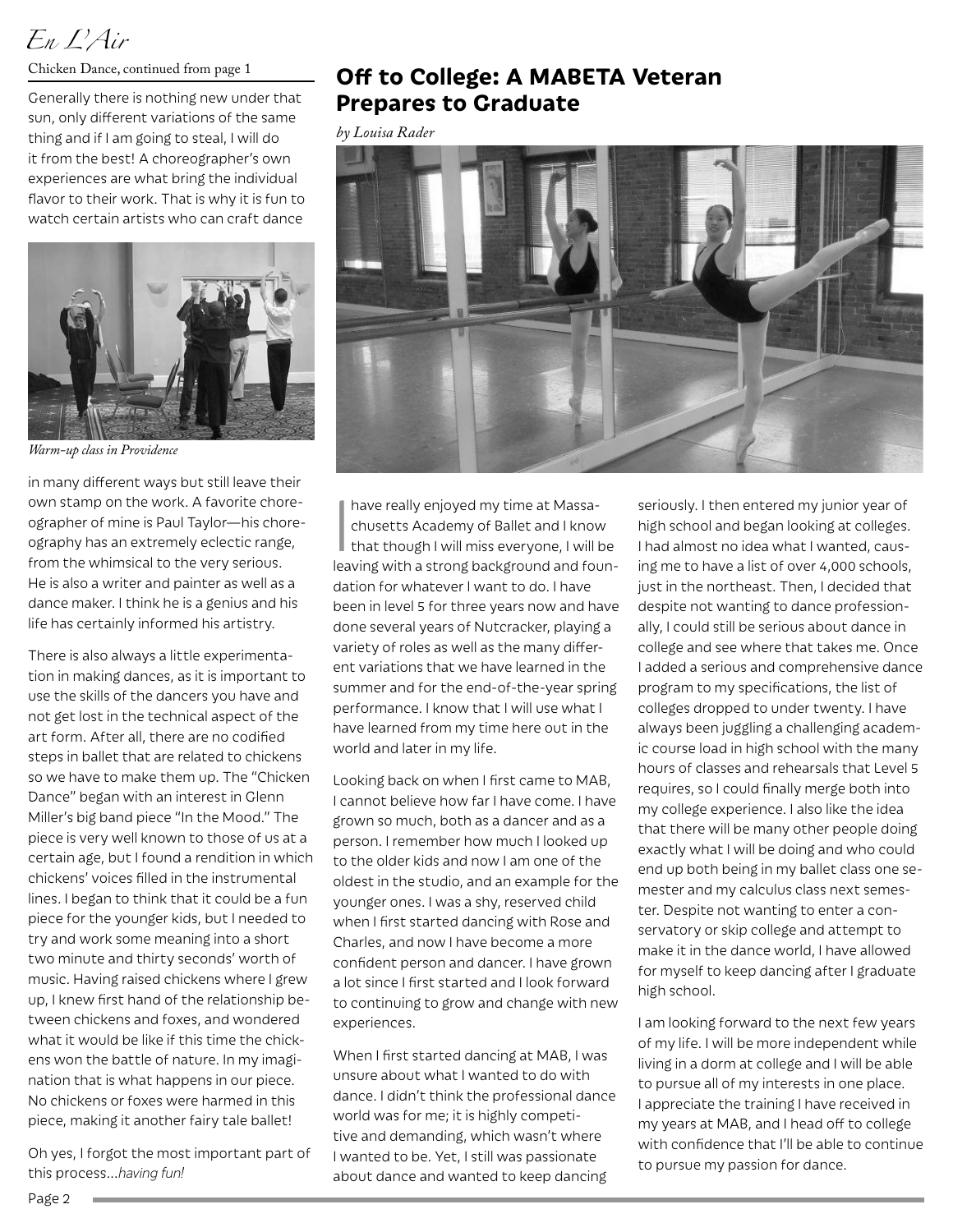# News *from* MASSACHUSETTS ACADEMY *of* BALLET Educational Training Association • Spring 2014 **Laurel Raffetto Works with MABETA Dancers on New Contemporary Piece**

*by Amy Crowley*





aurel Raffetto has been<br>performing, teaching, and<br>creating work with artists<br>and students in various private aurel Raffetto has been performing, teaching, and creating work with artists schools, local dance studios, and colleges such as Mount Holyoke College, Keene State College, Northfield Mount Hermon School, Deerfield Academy, Amherst Ballet, and Karen's Dance Studio in Greenfield. She has been the Director of Dance at Williston Northampton since 2007. MAB board member Amy Crowley sat down with Laurel to learn more about her background and her current collaborations with our studio.

# *you study?*

I grew up taking mostly jazz classes at a local studio in Needham, Mass. I later realized that the jazz I studied was heavily infused

with modern style and that I was fortunate enough to have been taught very strong technique. In college I wanted to take every type of dance I could find and was driven to reach advanced levels in all forms.

*Where and what type of dance did*  Charles, taking their classes at Mt. I received my Bachelor of Fine Arts degree in dance at the University of Massachusetts, Amherst. My dance teacher growing up—who was a huge inspiration to me—had gone there and told me about the Five College program, which allows students to take dance classes at all of the five major colleges in the Valley. This is how I met Rose and Holyoke through this program. I then went on to get a Master's degree at Smith College in Choreography and Performance.

*Tell us about your evolution as a choreographer.*

My first real job out of graduate school was teaching dance at had a growing dance program. They put on three dance concerts each year, so I very quickly became prolific at choreography. The biggest challenge for me in the beginning was trying to find just the right material to fit the body of students I had at any moment. At Northfield and other schools where I've worked, the students came from different backgrounds all over the world and had varied dance experience. I ended up loving to work with students of varying levels of knowledge, technique, and artistry, and as a result, my work aims to emphasize the individual dancers' strengths and doesn't have a cookie-cutter aesthetic.

My time at Northfield was a real training ground for who I am today as a teacher and choreographer. I came to understand that the learning environment must be *with the MAB students?* safe so students are comfortable taking risks and making mistakes. My top priority since that time has been to ensure a safe and supportive teaching environment and to inspire students. The by-product of dance is the performance, but the real teaching takes place in the process. I love helping students work through challenging material. The ability to maintain discipline and work through obstacles in dance is parallel to life. And you are more There can be some hesitation likely to succeed if you feel safe and have good guides and mentors. I've taken this approach everywhere I've worked since.

*How did you connect with MAB?* I first started teaching at MAB during the summer program in 2013. I put together a few small

Northfield Mount Hermon, which they hold the students to a high pieces for the little kids and more ambitious pieces for the older students. What I appreciate about Rose and Charles is that level of expectation. The work the MAB students do takes such precision, and the students learn early to pay attention to the smaller subtle aspects of movement. The art is in the details.

> Through my instruction, I get the students to pay attention to how the movement feels and not worry too much what it looks like right away. I show them how the body is a natural vehicle to show emotion and tell a story—how the body can communicate meaning and feelings through subtle weight shifts, contraction, and releasing. There's a beautifully human element to modern movement. It doesn't have the same aesthetic as ballet, but it has authenticity. There's a story even in those raw, "ugly" moments.

# *How has your experience been*

Awesome. I love working with the students here. Rose and Charles do such a great job teaching these kids to become great dancers and hard workers. A lot of people don't understand the value of work, but here the students learn that everything is achieved through effort, persistence, desire, and motivation. This is an essential life lesson.

#### *How do the MAB-trained students adapt to modern dance?*

for ballet dancers to step out of their comfort zone. Improvisation can be a tough transition. Instead of executing exact form, I'm asking them to listen to their own body, to follow their own in-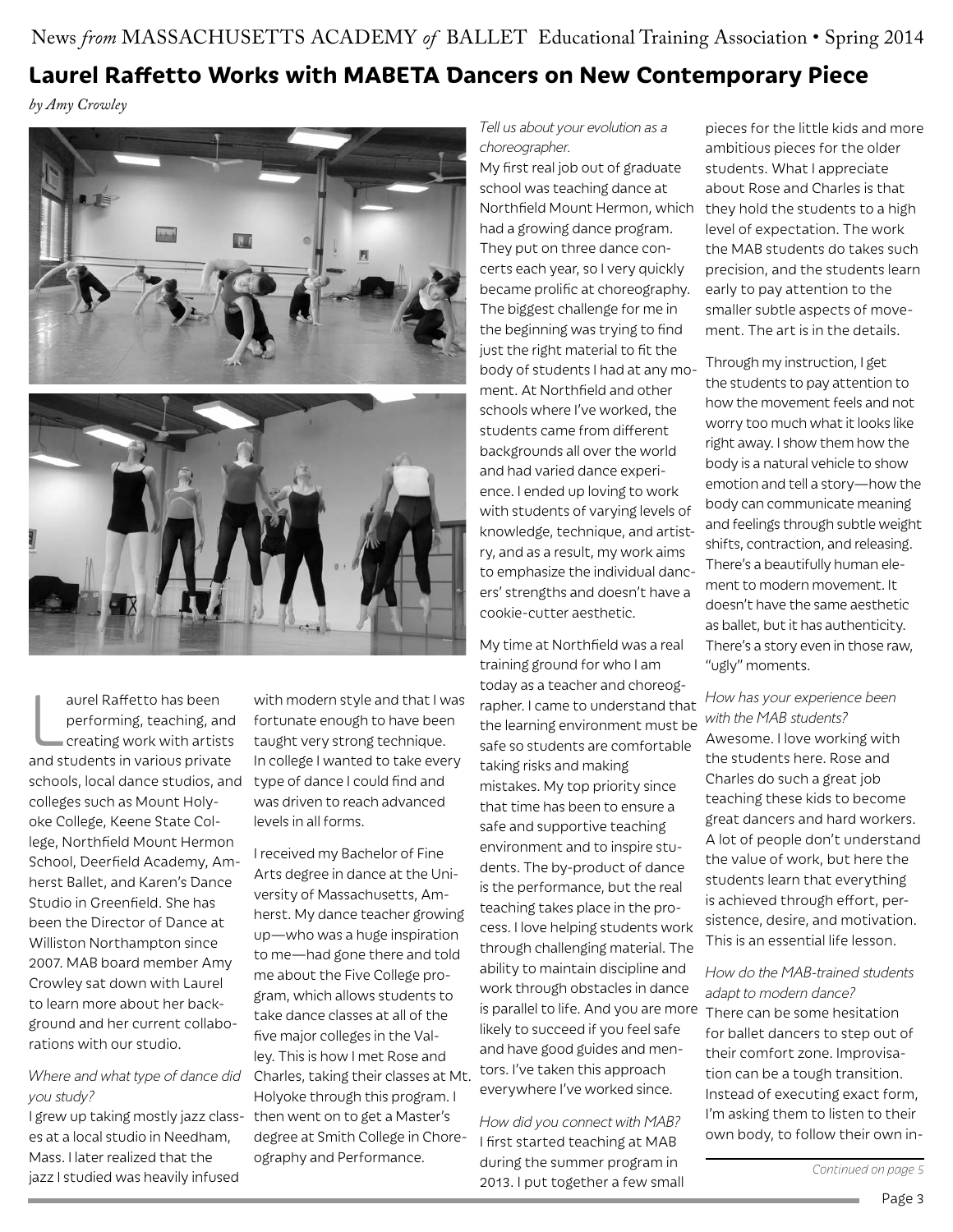## **MAB's Dancing Mothers Welcome Their Bouncing Baby Boys!**

### **A conversation with Debra Vega and Matisse Madden about dancing, teaching, performing and motherhood**

*By MAB Faculty Member Cathy Johnson*

There is nothing more special than<br>welcoming a baby into this world!<br>All of us at MAB are so happy to w welcoming a baby into this world! All of us at MAB are so happy to welcome TWO new baby boys into our dancing family: Odin Michael Vega and Aurelius Clyde Madden. I recently had the pleasure of discussing what it means to be a dancing mother with faculty members Debra Vega and Matisse Madden.

Cathy: We are all anxious to hear about these beautiful baby boys! Could you give us some details about Odin and Aurelius?

Debra: My husband Aaron and I welcomed Odin Michael Vega on November 15, 2013 at 2:05am. He was 5lbs 3oz and 19 inches long. He is a good eater and has grown a lot! He coos and makes lots of sounds as if he's holding conversations with us…a very vocal young man with a lot to say! We try to "read" a book every day. Right now his favorite is a tactile book about dinosaurs.



*Debra and Odin Vega*

Page 4

Matisse: Aurelius Clyde Madden was born on February 2, 2014. He weighed in at 6 lbs 2 oz and was 19 inches long. He was happily welcomed into this world by his dad Jared, his big brother Rockwell (age 3½), and me.

Cathy: Could you give us some brief background information about your training, teaching and performing experiences as well as your current dancing schedule?

Debra: I was born and raised in Fort Wayne, IN and took dance classes starting at age

four. As I grew up, I was taking classes in tap, jazz, ballet and Hawaiian. I attended Ball State University, Muncie, IN, majoring in Dance Performance and minoring in Theatre. I also added extensive modern classes, clogging, and many ethnic dance styles to my practices while taking part in many musicals. It was my junior year in college when our school put on the musical *A Chorus Line*. This is when the light bulb went off for me, and I thought "THIS is what I want to do the rest of my life!" As a performer, I earned a living in New York City for ten years doing musical theatre. I am also a proud member of Actor's Equity Association (AEA) and American Guild of Variety Artists (AGVA). I have taught dance over twenty-five years, locally at the Massachusetts Academy of Ballet (MAB), Williston Northampton Academy, Elms College and as a Visiting Professor at Mount Holyoke College.

I have always loved choreography and have choreographed numerous professional AEA productions around the country, as well as area productions of *Pippin, Fiddler on the Roof* and *The Music Man*. Currently, I'm choreographing Williston Academy's production of *Urinetown*, as well as Mount Holyoke College's production of *Rent*.

Yoga is also a big part of my life, both as a student and a teacher. My husband and I opened Vega Yoga & Movement Arts, www. vegayoga.com, in Holyoke, MA in 2008. Aside from our weekly classes, we also try to offer yoga outreach in our community, especially to teens and children. In addition to owning a business in Holyoke, my husband is Aaron Vega, State Representative for Holyoke. So, the two of us are extremely invested in our Holyoke community!

Matisse: I am from a small island called Kauai. I was very lucky to have a wonderful ballet teacher named Jennifer Bell-Grey who danced with the Royal Ballet and graduated from the prestigious teacher training program. My sophomore year of college, I had been dancing for a small professional



*Matisse and Aurelius Madden*

company while I pursued a zoology major. I decided to add another major (dance). I auditioned for companies, applied to graduate schools, and ultimately decided to pursue my MFA at the University of Utah. In Salt Lake City, I had the chance to dance with Ballet West. After graduation, I did a visiting professorship at Mount Holyoke College for one year and then received a contract with Connecticut Ballet, where I danced for 6 years. I also teach ballet at Yale University. At this time I am on maternity leave, but I will start teaching again in the next few weeks at the colleges and hopefully dance again in the fall.

Cathy: You both danced/worked right up to your due dates. Did you feel prepared for your baby's delivery being in such good shape as a dancer? Has it been or will it be difficult to return to work after the birth of your sons?

Debra: I taught either dance or yoga right up until I was due. Being a first time mother, I did take it easy the last two weeks before my due date. I am so thankful to have such an understanding of my body as I went through labor. I chose not to use any medication, so luckily dancers have a high pain tolerance. I could have not made it through without a yoga breathing technique that I used during contractions. And at the point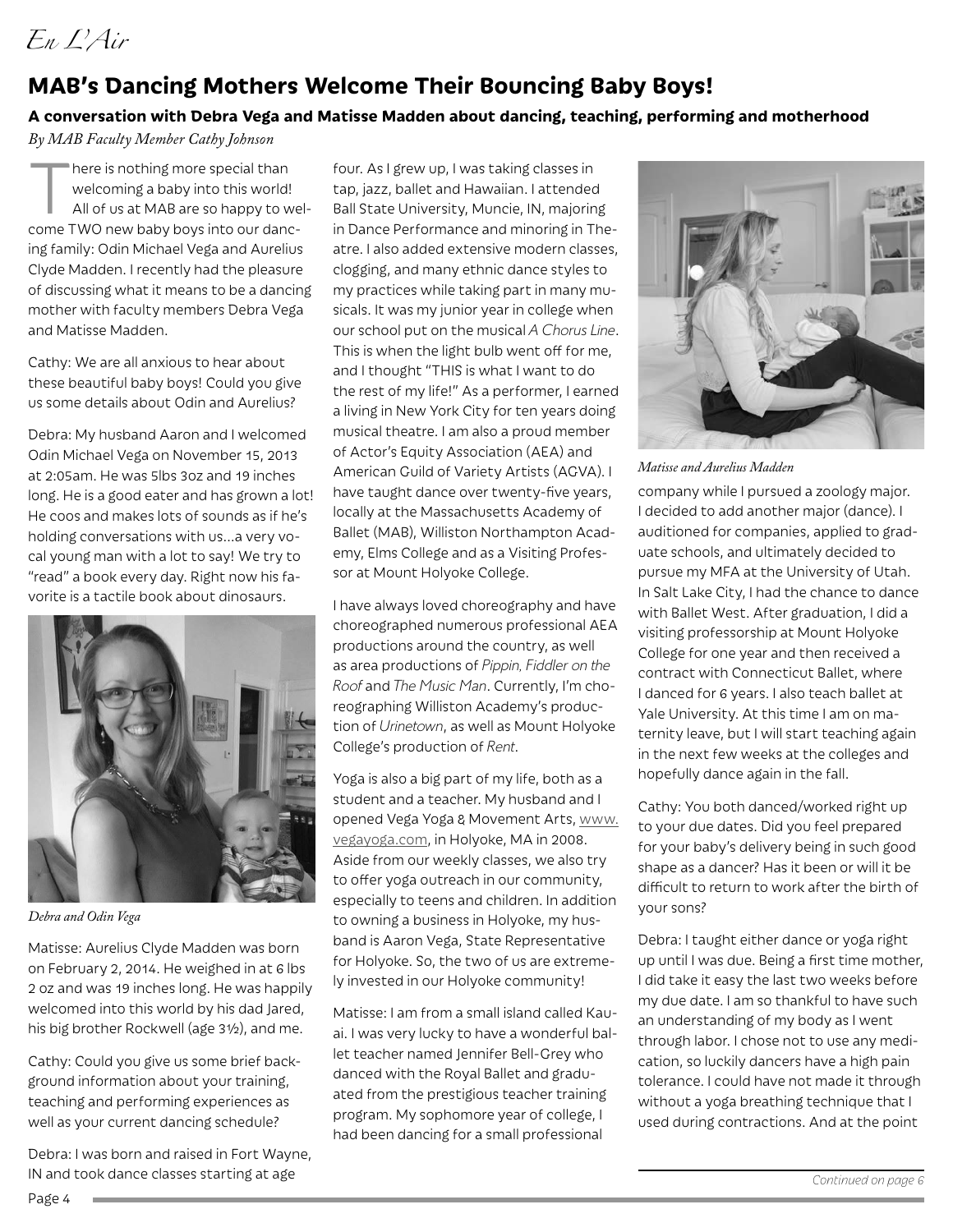#### Contemporary, continued from page 3

stincts, be completely in the moment, and to tap into the flow of their own individual creativity.

Ultimately, their work ethic helps them overcome insecurities. The students want to learn and grow. I've never had a rehearsal that hasn't been revealing or rewarding in some way. That's part of the joy of being a choreographer. I get to enter a room of wonderfully talented people and have this blank canvas. Watching them move, I get to know them individually and get them to come out of their ballet mind. I tell them to put on their "modern minds." This allows them to approach movement differently, and infuse their individuality a little more into the work. So much of dance training is structured; I give the students a chance to explore and find their own way.

*What are you working on now at MAB?* I'm working with a group of advanced students on a piece for the Spring Performance. For my own growth, I'm trying to move into some contemporary movement and figuring out how that works with instrumental music by Ólafur Arnalds. I'm using two pieces of music that move into each other organically. I wanted to see if I could choreograph a dance where the movement has its own story and becomes the lyrics to the music. I wanted to develop a piece that challenges the dancers with movement that would be meaningful to them to perform and also inspire imagery or memory for the audience.

*Laurel will be teaching modern dance again during MAB's 2014 summer intensive sessions.*





# **Kate's Kitchen Annual Benefit Performance**

This was our seventh year presenting Dance to Stop Hunger, a benefit performance<br>for Kate's Kitchen in Holyoke. This annual event has raised nearly \$2,000 for Provi-<br>dence Ministries and the Massachusetts Academy of Ballet for Kate's Kitchen in Holyoke. This annual event has raised nearly \$2,000 for Providence Ministries and the Massachusetts Academy of Ballet Educational Training Association. More than sixty people attended the 2014 performance, including family, members of the local community and Brittany Noble, a representative from Kate's Soup Kitchen. The photos below show some of the pieces (a few as "works in progress") performed by our students and faculty.









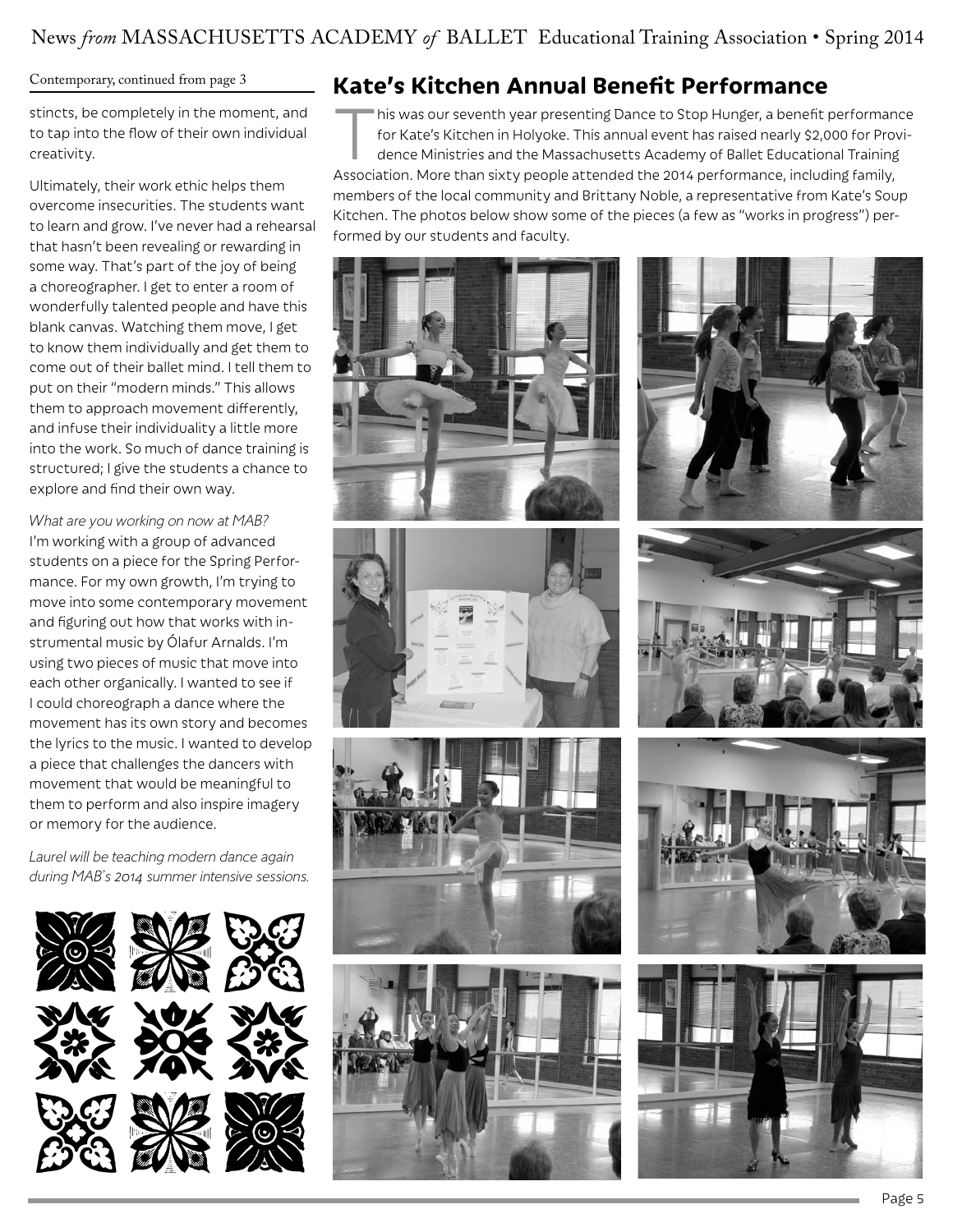*En L'Air*

#### Dancing mothers, continued from page 4

that just breathing wasn't enough, I was able to vocalize through the contractions with something that resembled "Om" (but not as pretty). Once it was time to push, my dancer's mind and body totally got it. My body post-partum took some time to heal. I did not pressure myself to do too much too fast. I was very tired in the beginning. Little by little I felt more ready to exercise again. I started with a little bit of yoga. By January (about the month and a half mark), I started teaching dance and yoga again. I only did what felt right. Now I feel more like myself again…my energy level is back and my body is ready for more dynamic movement. At age 42, I think I'm doing pretty well with bouncing back thus far!

Matisse: Dancing through pregnancy was the ultimate pas de deux! While pregnant and still dancing, I would imagine myself dancing with a partner. It was a tender and intimate experience. I enjoyed it so much and will always remember it fondly.

The second time around I was much smarter about taking care of my body. My hips really hurt during my first pregnancy, but this time I was able to see a doctor and monitor the problem. I always warmed up and cooled down properly (which is a good habit even if one is not pregnant). I also did some physical therapy. It paid off in the end! I was taking ballet class (including jumps and a little pointe work) up until the day I gave birth. I have much more compassion for my male ballet partners now that I have lugged around the extra weight in ballet class!

Cathy: Has being a new mother changed the way you approach teaching/dancing/ performing?

Debra: I think having less time to plan my classes has been challenging, but it also has made me able to work more efficiently. I know I only have a certain amount of time to come up with choreography (mainly while Odin is sleeping), so now I must focus and just get it done. Odin loves to bounce and be held, so sometimes I practice movement with him in my arms. He especially loves it when I tap dance…I think it must be the sound and all that bouncing!

Matisse: Becoming a mother has given me a reverence for the process of creation. I had a friend say to me "Pregnancy is the most creative time of your life." It is true! I was creating a new person. I feel I have become more open to possibilities to better my own dancing, create movement for class and formal choreography. I am not as cautious or reluctant as I once was. I am also more aware of the privilege it is to dance and to make a living doing it. Every moment I rehearse is a moment away from my babies, so I make every moment count.

Cathy: It is hard to juggle, for sure! What do you find is the biggest challenge as you negotiate a balance between motherhood and dancing/teaching?

Debra: Well, of course now my biggest concern is child care and making sure the baby will be able to eat while I'm gone…I am exclusively breast feeding at this point. Each day I have a different teaching schedule, so I must stay on top of the daily childcare arrangements. Although going back to work has been hectic at times, it is still a parttime schedule and I have plenty of quality time with Odin, which is important to me.

Matisse: I love to travel and getting to places is quite a challenge with two little boys! During the first months of nursing, baby must go where Mom goes…and also my three year old has strong "opinions" about where he wants to be. Getting to class can be a challenge sometimes. It is daunting unless I use my imagination. I pretend every outing is an epic voyage where memories can be made and adventures always happen! Sometimes I sweat more getting to ballet than when I am actually at ballet!

Cathy: Do you have any unique insights or any new perspectives as you now have two roles—as both dancers and mothers?

Debra: I have found that in my new role as a mother, it is extremely valuable for me to make sure that I remember that I had a life before motherhood. I was an expressive and creative creature. I need to come back to that part of myself to make sure I still have my own identity in addition to being a mother. I think this will help make me a better person and a better mother in the end.

### **Spring Dance Performance June 7**

ABETA and MAB students return to Holyoke High School for the Spring Performance, June 7<sup>th</sup> at 1:00 pm. Back by popular demand, our regular division students perform *Etudes* and our pre-ballet division presents *Light Vignettes.* MABETA members and MAB advanced level students debut a new ballet by Charles Flachs and choreography by Debra Vega; *In the Mood,* recently performed at YAGP; and a premier contemporary work by Laurel Raffeto. Special guest artists Connie Flachs and David Naquin, from Grand Rapids Ballet Company, complete the program with a classical pas de deux. A reception will follow the performance.

Tickets go on sale at MAB May 1st.

Matisse: My most important role is as a wife and mother, and my husband Jared and I work as a team to create a happy home environment. Luckily my husband has been supportive and encourages me in my dance career, even though it does require some sacrifices. I love the time we have together as a family, especially when it involves dance. My husband is a trooper! We have brought Rockwell to many of my performances and it is wonderful to hear them cheering me on. Rockwell also loves to be a part of the community at MAB. It is amazing to expose him to the incredible environment there. He is so star-struck by the students and faculty. I love performing and plan to continue to perform professionally while teaching at both Yale and Mount Holyoke College. Achieving my goals requires careful time management and a lot of support and cooperation from family, friends and colleagues.

Cathy: It is clear that both Debra and Matisse are amazing dancing mothers! We look forward to spending time with both mothers and sons at MAB in the years to come. Who knows…might we have a young Prince Albrecht or a future Snow King in our midst? Only time will tell…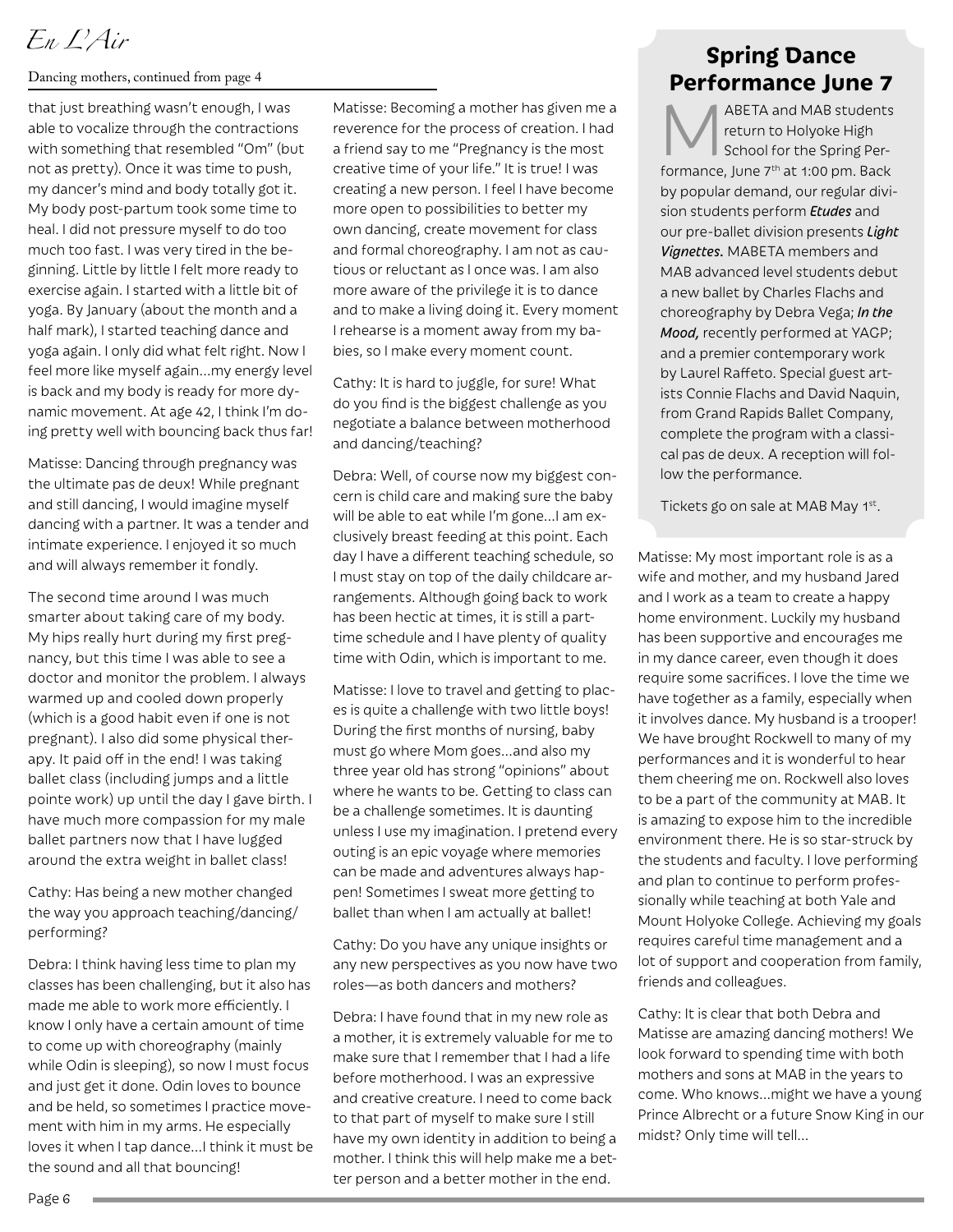# **Top Honors for MAB Students at Connecticut Classic and Beyond**

*by Charles Flachs*

This was MAB's first year at the Con-<br>necticut Classic Competition (in its<br>fourth year) sponsored by the Connecticut Classic Competition (in its fourth year) sponsored by the Connecticut Dance Alliance.

Students are awarded medals, scholarships and top ten recognition in three categories: Junior, Senior and Pas de Deux. We spent the weekend in Middlebury CT. More than 150 students competed, and our students, Athina Alimonos, Isabelle Luu Li Haas, Emlyn Fenwick-Homstead, Anastasia Lusnia, and Erica Maillet participated in master classes on Saturday and/or competed on Sunday. They all danced beautifully, competing against students from larger schools like Nutmeg Conservatory, the Hartt School, The New Haven Ballet and Connecticut Concert Ballet.

Athina, in the junior division, placed in the top ten and received a scholarship to the Hartt School and Joffrey summer programs. Izzy placed in the top ten in the senior division, receiving the bronze medal, and was offered scholarships to Nutmeg Conservatory and Hartt School summer programs.

Before the competition, through an audition process, Anastasia and Athina received scholarships to the Hartt School summer program, and Izzy received a large scholarship to attend the Alvin Ailey School's summer program in New York.

Several other teachers congratulated us on the quality and professionalism of our students. We were very proud to have them represent MAB.



*(Above) Izzy Luu-Li Haas and Athina Alimonos (Right) The participants and competitors*